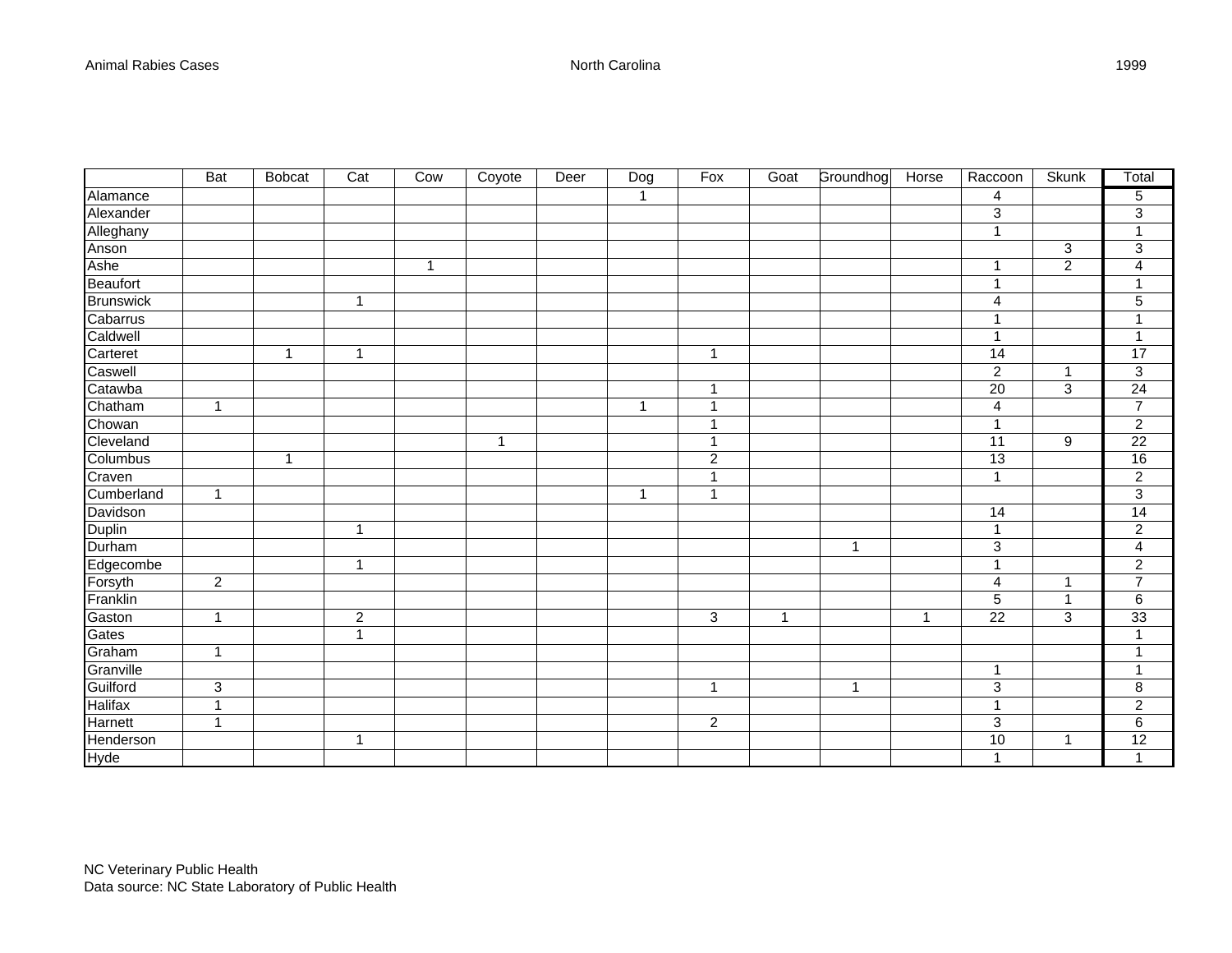|                   | <b>Bat</b>     | <b>Bobcat</b> | Cat            | Cow | Coyote | Deer | Dog          | Fox              | Goat           | Groundhog | Horse        | Raccoon                   | <b>Skunk</b> | Total                     |
|-------------------|----------------|---------------|----------------|-----|--------|------|--------------|------------------|----------------|-----------|--------------|---------------------------|--------------|---------------------------|
| Iredell           |                |               |                |     |        |      |              | $\boldsymbol{2}$ |                |           |              | 8                         | 12           | 22                        |
| Jackson           |                |               |                |     |        |      |              | $\mathbf{1}$     |                |           |              |                           |              | $\mathbf{1}$              |
| Lee               |                |               |                |     |        |      |              |                  |                |           |              | $\mathbf{1}$              |              | $\mathbf{1}$              |
| Lenoir            |                |               |                |     |        |      |              |                  |                |           |              | $\overline{c}$            |              | $\overline{c}$            |
| Lincoln           |                |               |                |     |        |      |              |                  |                |           |              | 15                        | 6            | 21                        |
| Martin            |                |               |                |     |        |      | $\mathbf{1}$ |                  |                |           |              |                           |              | $\mathbf{1}$              |
| Mecklenburg       |                |               |                |     |        |      |              | 3                | $\overline{1}$ |           |              | 6                         |              | 10                        |
| Montgomery        |                |               |                |     |        |      |              |                  |                |           |              | $\overline{3}$            |              | $\overline{3}$            |
| Moore             |                |               |                |     |        |      |              | $\mathbf{1}$     |                |           |              |                           |              | 1                         |
| <b>Nash</b>       |                |               |                |     |        |      |              |                  |                |           |              | 6                         |              | 6                         |
| New Hanover       |                |               | $\overline{1}$ |     |        |      |              |                  |                |           |              | $\boldsymbol{2}$          |              | $\ensuremath{\mathsf{3}}$ |
| Onslow            |                |               |                |     |        |      |              |                  |                |           |              | $\bf 8$                   | $\mathbf{1}$ | $\boldsymbol{9}$          |
| Orange<br>Pamlico | $\mathbf{3}$   |               |                |     |        |      |              |                  |                |           |              | $\boldsymbol{9}$          |              | 12                        |
|                   |                |               |                |     |        |      |              |                  |                |           |              | $\ensuremath{\mathsf{3}}$ |              | 3                         |
| Pasquotank        |                |               |                |     |        |      |              | $\mathbf{1}$     |                |           |              |                           |              | $\overline{1}$            |
| Pender            |                |               |                |     |        |      |              |                  |                |           |              | $\overline{c}$            |              | $\boldsymbol{2}$          |
| Perquimans        |                |               |                |     |        |      |              |                  |                |           |              | $\mathbf{1}$              |              | $\overline{1}$            |
| Person            |                |               |                |     |        |      |              |                  |                |           |              | $\ensuremath{\mathsf{3}}$ |              | $\sqrt{3}$                |
| Pitt              |                |               |                |     |        |      |              |                  |                |           |              | $\overline{1}$            |              | $\mathbf{1}$              |
| Randolph          | $\mathbf{1}$   |               | $\overline{3}$ |     |        |      |              |                  |                |           |              | $\,6$                     |              | 10                        |
| Richmond          |                |               |                |     |        |      |              |                  |                |           |              | $\overline{2}$            |              | $\overline{2}$            |
| Robeson           |                |               |                |     |        |      |              |                  |                |           |              | $\overline{2}$            |              | $\overline{2}$            |
| Rockingham        |                |               |                |     |        |      |              |                  |                |           |              | $\overline{1}$            | $\mathbf{3}$ | $\overline{\mathbf{4}}$   |
| Rowan             | $\mathbf{1}$   |               |                |     |        |      |              | $\mathbf{1}$     |                |           |              | 10                        |              | $\overline{12}$           |
| Rutherford        |                |               |                |     |        |      |              | $\mathbf{1}$     |                |           |              |                           |              | $\mathbf{1}$              |
| Sampson           |                |               |                |     |        |      |              | $\overline{2}$   |                |           |              | 11                        |              | $\overline{13}$           |
| Scotland          | $\mathbf{1}$   |               |                |     |        |      |              |                  |                |           |              |                           |              | $\mathbf{1}$              |
| Stanly            | $\overline{3}$ |               |                |     |        |      |              | $\overline{c}$   |                |           | $\mathbf{1}$ | $\overline{4}$            |              | 10                        |
| Stokes            |                |               |                |     |        |      |              |                  |                |           |              | 3                         |              | 3                         |
| Surry             |                |               |                |     |        |      | 1            | $\boldsymbol{2}$ |                |           |              | 11                        |              | $\overline{14}$           |
| Transylvania      | $\mathbf{1}$   | $\mathbf{1}$  | $\mathbf{1}$   |     |        |      |              | $\overline{1}$   |                |           |              | $\overline{7}$            |              | 11                        |
| Union             |                |               |                |     |        |      |              |                  |                |           |              | 4                         |              | $\overline{\mathbf{4}}$   |
| Wake              | $\overline{2}$ |               |                |     |        |      |              |                  |                |           |              | 3                         |              | 5                         |